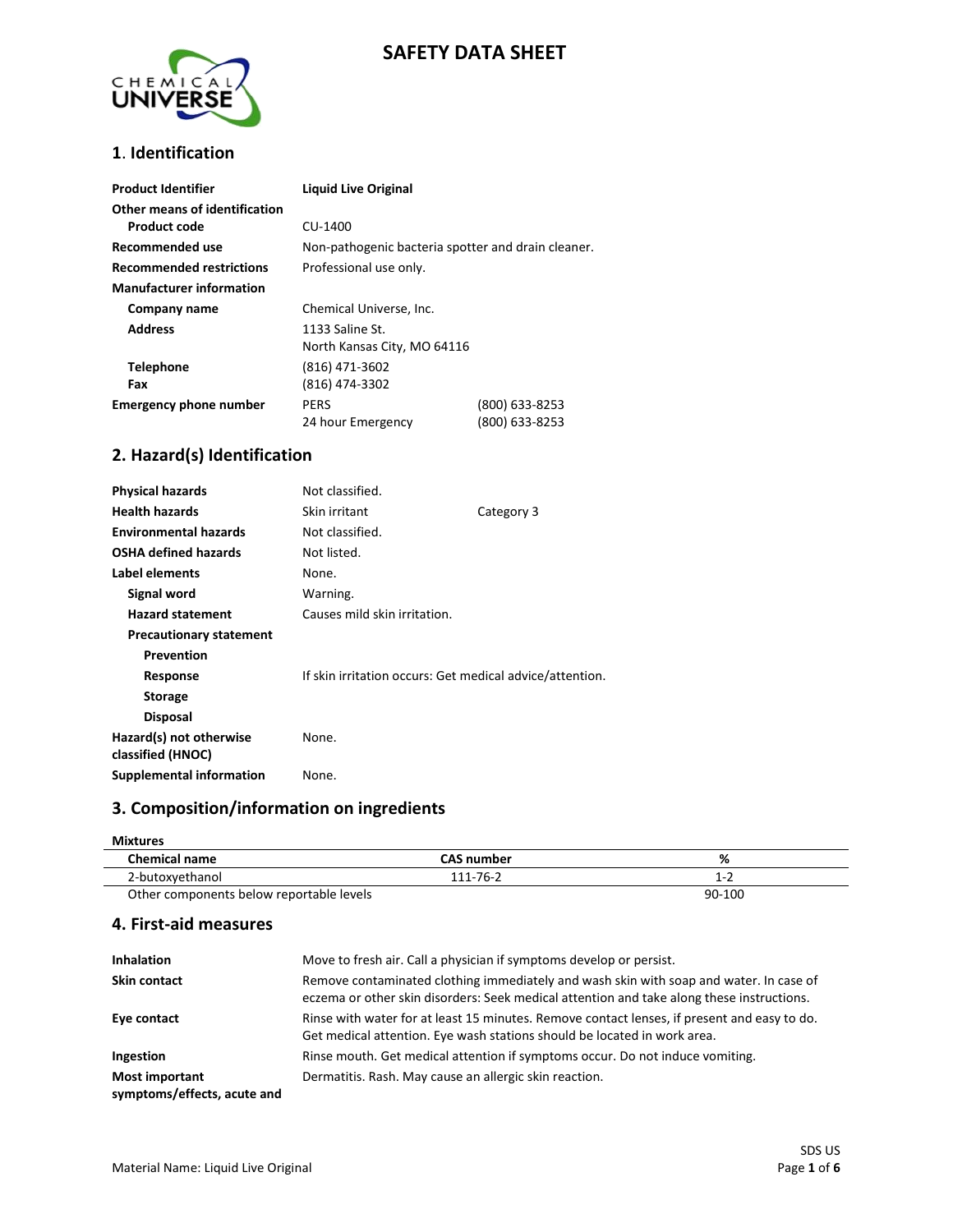**delayed**

| Indication of immediate<br>medical attention and special<br>treatment needed | Provide general support measures and treat symptomatically. Keep victim under observation.<br>Symptoms may be delaved.                                       |
|------------------------------------------------------------------------------|--------------------------------------------------------------------------------------------------------------------------------------------------------------|
| <b>General information</b>                                                   | Ensure that medical personnel are aware of the material(s) involved, and take precautions to<br>protect themselves. Wash contaminated clothing before reuse. |

### **5. Fire-fighting measures**

| Suitable extinguishing media                                        | Water fog. Foam. Dry chemical powder. Carbon dioxide $(CO2)$ .                                |
|---------------------------------------------------------------------|-----------------------------------------------------------------------------------------------|
| Unsuitable extinguishing<br>media                                   | None known.                                                                                   |
| Specific hazards arising from<br>the chemical                       | During fire, gases hazardous to health may be formed.                                         |
| Special protective equipment<br>and precautions for<br>firefighters | Self-contained breathing apparatus and full protecting clothing must be worn in case of fire. |
| <b>Fire-fighting</b><br>equipment/instructions                      | Move containers from fire area if you can do so without risk.                                 |
| <b>Specific methods</b>                                             | Use standard firefighting procedures and consider the hazards of other involved materials.    |
| <b>General fire hazards</b>                                         | No unusual fire or explosion hazards noted.                                                   |

### **6. Accidental release measures**

| Personal precautions,<br>protective equipment and<br>emergency procedures | Wear appropriate protective equipment and clothing during clean-up. Wear eye/face<br>protection.                                                                                                                                                                 |
|---------------------------------------------------------------------------|------------------------------------------------------------------------------------------------------------------------------------------------------------------------------------------------------------------------------------------------------------------|
| <b>Methods and materials for</b><br>containment and cleaning up           | Caution – spillages may be slippery.                                                                                                                                                                                                                             |
|                                                                           | Large spills: Stop the flow of material, if this is without risk. Dike the spilled material, where<br>this is possible. Absorb in vermiculite, dry sand or earth and place into containers. Prevent<br>entry into waterways, sewer, basements or confined areas. |
|                                                                           | Small spills: Wipe up with absorbent material (e.g. cloth, fleece). Clean surface thoroughly to<br>remove residual contamination.                                                                                                                                |
|                                                                           | Never return spills to original container for re-use. For waste disposal, see section 13 of the<br>SDS.                                                                                                                                                          |
| <b>Environmental precautions</b>                                          | Do not release into the environment (see section 12). Avoid discharge into areas not<br>consistent with package labeling.                                                                                                                                        |

# **7. Handling and storage**

| <b>Precautions for safe handling</b>                               | Avoid contact with eyes, skin, and clothing. Avoid prolonged exposure. Wear appropriate<br>personal protective equipment. Observe good industrial hygiene practices. |
|--------------------------------------------------------------------|----------------------------------------------------------------------------------------------------------------------------------------------------------------------|
| Conditions for safe storage,<br>including any<br>incompatibilities | Store in original tightly closed container. Do not store in extreme conditions.                                                                                      |

## **8. Exposure controls/personal protection**

### **Occupational exposure limits**

|                   | US OSHA Table Z-1 Limits for Air Contaminants (29 CFR 1910.1000) |        |
|-------------------|------------------------------------------------------------------|--------|
| <b>Components</b> | Type                                                             | Value  |
| 2-butoxyethanol   | <b>PEL</b>                                                       | 50 ppm |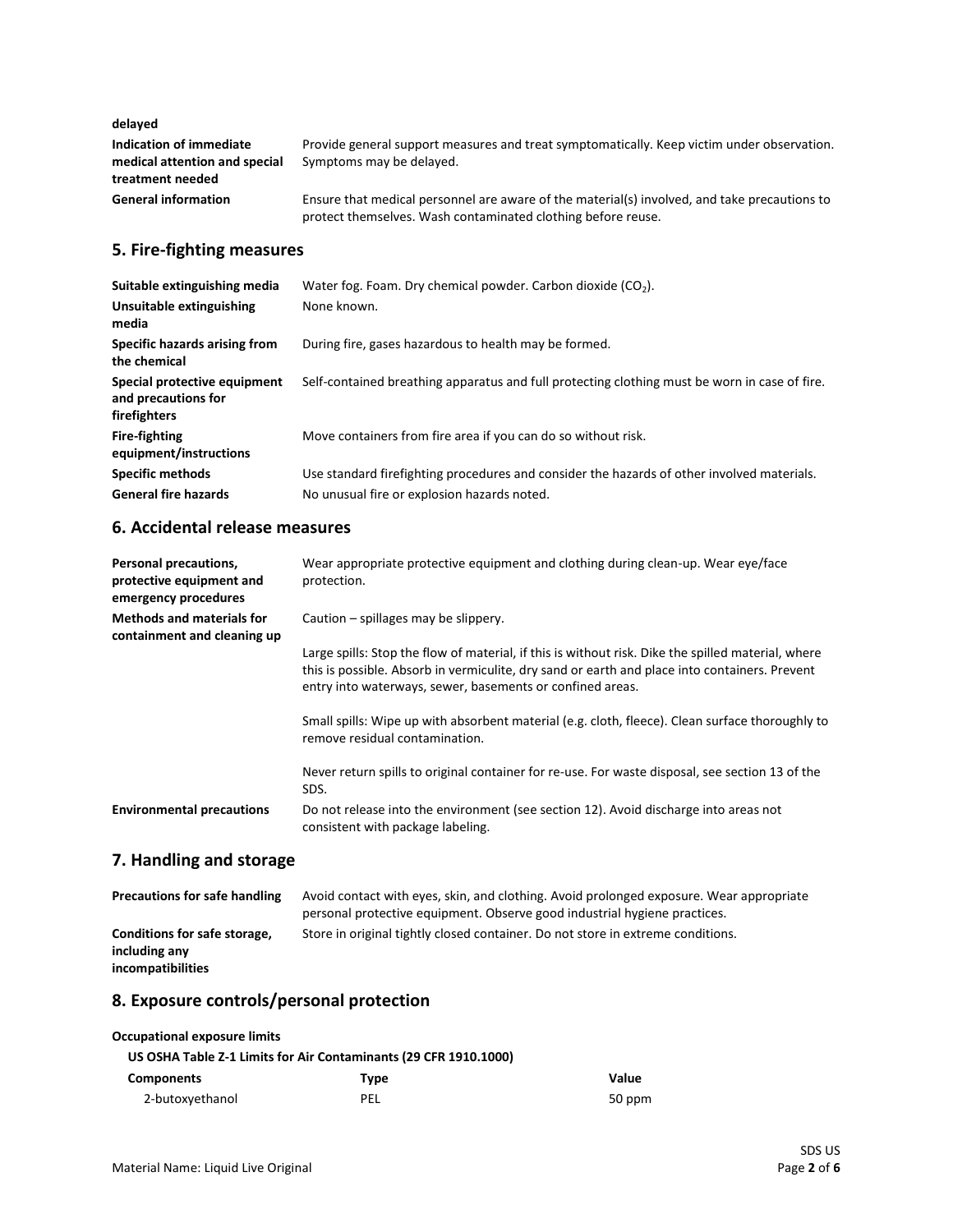| <b>US ACGIH Threshold Limit Values</b>                                |                                                                                                                                                                                                                                                                                                                                                       |                                                                              |                |                                                                                          |
|-----------------------------------------------------------------------|-------------------------------------------------------------------------------------------------------------------------------------------------------------------------------------------------------------------------------------------------------------------------------------------------------------------------------------------------------|------------------------------------------------------------------------------|----------------|------------------------------------------------------------------------------------------|
| <b>Components</b>                                                     | Type                                                                                                                                                                                                                                                                                                                                                  |                                                                              | Value          |                                                                                          |
| 2-butoxyethanol                                                       | <b>STEL</b>                                                                                                                                                                                                                                                                                                                                           |                                                                              | 20 ppm         |                                                                                          |
| <b>Biological limit values</b>                                        |                                                                                                                                                                                                                                                                                                                                                       |                                                                              |                |                                                                                          |
| <b>ACGIH Biological Exposure Indices</b>                              |                                                                                                                                                                                                                                                                                                                                                       |                                                                              |                |                                                                                          |
| <b>Components</b>                                                     | Value                                                                                                                                                                                                                                                                                                                                                 | <b>Determinant</b>                                                           | <b>Species</b> | <b>Sampling Time</b>                                                                     |
| 2-butoxyethanol                                                       | $200$ mg/g                                                                                                                                                                                                                                                                                                                                            | Creatinine                                                                   | Urine          | End of shift.                                                                            |
| <b>Appropriate engineering</b><br>controls                            | mechanical ventilation.                                                                                                                                                                                                                                                                                                                               |                                                                              |                | Emergency eye wash stations and showers should be readily accessible. Provide natural or |
| Individual protection measures, such as personal protective equipment |                                                                                                                                                                                                                                                                                                                                                       |                                                                              |                |                                                                                          |
| Eye/face protection                                                   |                                                                                                                                                                                                                                                                                                                                                       | Avoid contact with eyes. Wear safety glasses with side shields (or goggles). |                |                                                                                          |
| Skin protection                                                       |                                                                                                                                                                                                                                                                                                                                                       |                                                                              |                |                                                                                          |
| Hand protection                                                       |                                                                                                                                                                                                                                                                                                                                                       | Wear appropriate chemical resistant gloves.                                  |                |                                                                                          |
| Other                                                                 | None.                                                                                                                                                                                                                                                                                                                                                 |                                                                              |                |                                                                                          |
| <b>Respiratory protection</b>                                         | Respiratory protection not required.                                                                                                                                                                                                                                                                                                                  |                                                                              |                |                                                                                          |
| <b>Thermal hazards</b>                                                |                                                                                                                                                                                                                                                                                                                                                       | Wear appropriate thermal protective clothing, when necessary.                |                |                                                                                          |
| <b>General hygiene</b><br>considerations                              | When using do not smoke or use chewing tobacco. Always observe good personal hygiene<br>measures, such as washing after handling the material and before eating, drinking, and/or<br>smoking. Routinely wash work clothing and protective equipment to remove contaminants.<br>Contaminated work clothing should not be allowed out of the workplace. |                                                                              |                |                                                                                          |

## **9. Physical and chemical properties**

| Appearance                       |                        |
|----------------------------------|------------------------|
| <b>Physical State</b>            | Milky liquid.          |
| Color                            | White.                 |
| Odor                             | Fresh.                 |
| <b>Odor threshold</b>            | Not available.         |
| рH                               | $6 - 7$                |
| Melting/freezing point           | Not available.         |
| Initial boiling point and        | >212°F (100°C)         |
| boiling range                    |                        |
| <b>Flash point</b>               | >385°F (196°C)         |
| <b>Evaporation rate</b>          | Not available.         |
| Flammability                     | Not available.         |
| <b>Flammability Limits</b>       |                        |
| Upper                            | Not available.         |
| Lower                            | Not available.         |
| Vapor pressure                   | Not available.         |
| Vapor density                    | Not available.         |
| Specific gravity (water=1)       | 1. $\Omega$            |
| Solubility in water              | Soluble.               |
| <b>Partition coefficient</b>     | Not available.         |
| (n-octanol/water)                |                        |
| <b>Auto-ignition temperature</b> | Not available.         |
| <b>Decomposition temperature</b> | Decomposes on heating. |
| <b>Viscosity</b>                 | Not available.         |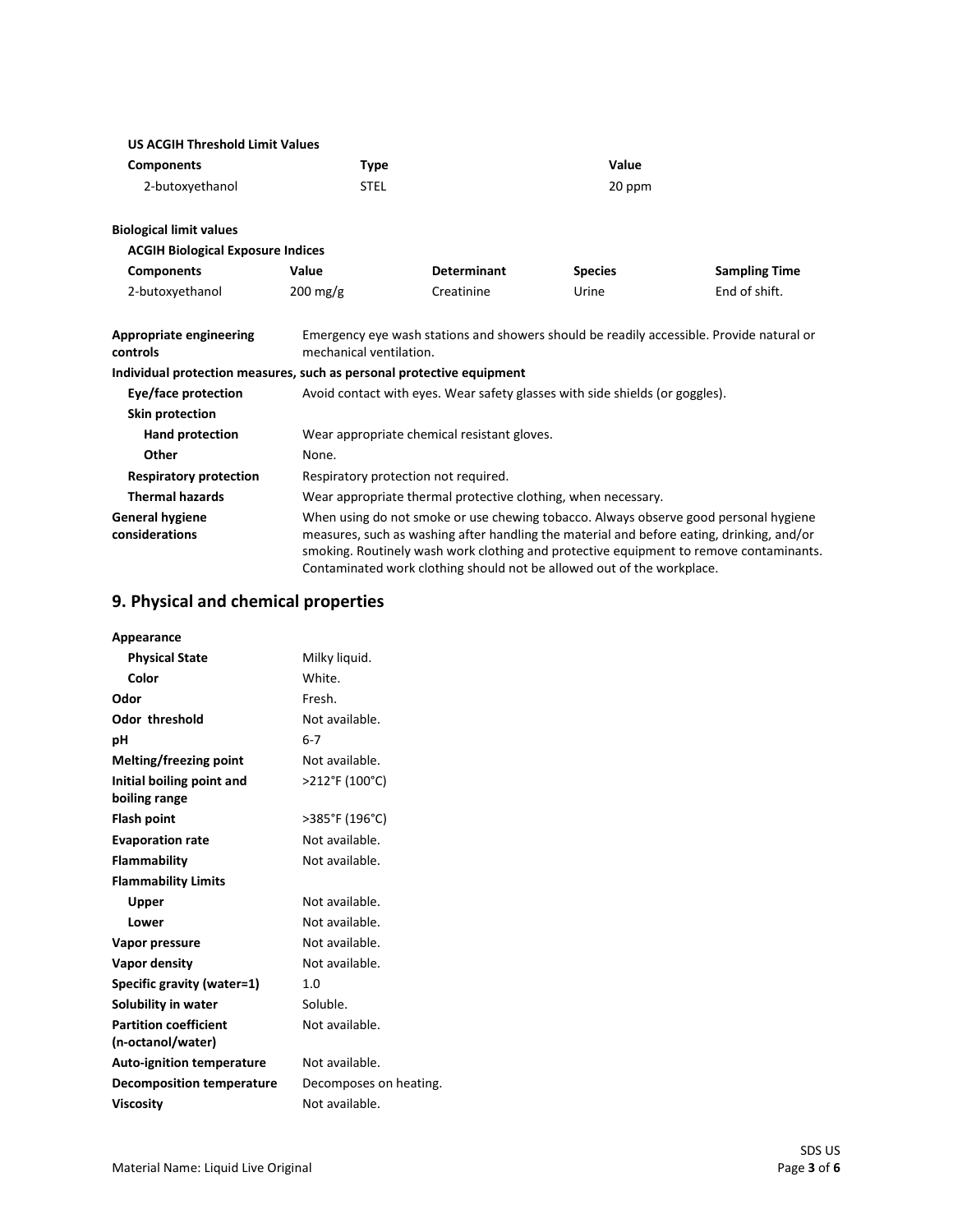## **10. Stability and reactivity**

| Reactivity                                   | This product is stable and non-reactive under normal conditions of use. |
|----------------------------------------------|-------------------------------------------------------------------------|
| <b>Chemical stability</b>                    | Material is stable under normal conditions.                             |
| <b>Possibility of hazardous</b><br>reactions | Hazardous polymerization does not occur.                                |
| <b>Conditions to avoid</b>                   | Heat, flames can cause product to decompose.                            |
| Incompatible materials                       | Strong acids, strong bases, strong oxidizing agents.                    |
| <b>Hazardous decomposition</b><br>products   | Carbon dioxide, carbon monoxide.                                        |

## **11. Toxicological information**

| Information on likely routes<br>of exposure                                        |                                                                     |
|------------------------------------------------------------------------------------|---------------------------------------------------------------------|
| Ingestion                                                                          | Expected to be a low ingestion hazard.                              |
| <b>Inhalation</b>                                                                  | Expected to be a low inhalation hazard.                             |
| <b>Skin contact</b>                                                                | Repeated and/or prolonged skin contact may cause slight irritation. |
| Eye contact                                                                        | Repeated and/or prolonged eye contact may cause slight irritation.  |
| Symptoms related to the<br>physical, chemical and<br>toxicological characteristics | Dermatitis. Rash. May cause an allergic skin reaction.              |
| <b>Acute toxicity</b>                                                              | Not established.                                                    |

| Product                                                                    | <b>Route and Species</b>                                       | $LD_{50}$              |
|----------------------------------------------------------------------------|----------------------------------------------------------------|------------------------|
| Liquid Live Original (CAS mixture)                                         |                                                                |                        |
| Acute                                                                      | Oral, rat                                                      | 48,500 mg/kg estimated |
|                                                                            | Dermal, rat                                                    | >5,000 mg/kg estimated |
| *Estimates for product may be based on additional component data not shown |                                                                |                        |
|                                                                            |                                                                |                        |
| Skin corrosion/irritation                                                  | May cause mild skin irritation.                                |                        |
| Serious eye damage/<br>irritation                                          | Not classified.                                                |                        |
| <b>Respiratory sensitization</b>                                           | Not classified.                                                |                        |
| <b>Skin sensitization</b>                                                  | Not classified.                                                |                        |
| <b>Germ cell mutagenicity</b>                                              | Not classified.                                                |                        |
| Carcinogenicity                                                            | Not considered a carcinogen.                                   |                        |
|                                                                            | OSHA Specifically Regulated Substances (29 CFR 1910.1001-1050) |                        |
| Not Listed.                                                                |                                                                |                        |
| <b>Reproductive toxicity</b>                                               | Not classified.                                                |                        |
| Specific target organ toxicity<br>- single exposure                        | Not classified.                                                |                        |
| Specific target organ toxicity<br>- repeated exposure                      | Not classified.                                                |                        |
| <b>Aspiration hazard</b>                                                   | Not considered an aspiration hazard.                           |                        |
|                                                                            |                                                                |                        |

## **12. Ecological information**

| <b>Ecotoxicity</b> |                |                     |
|--------------------|----------------|---------------------|
| Product            | <b>Species</b> | <b>Test Results</b> |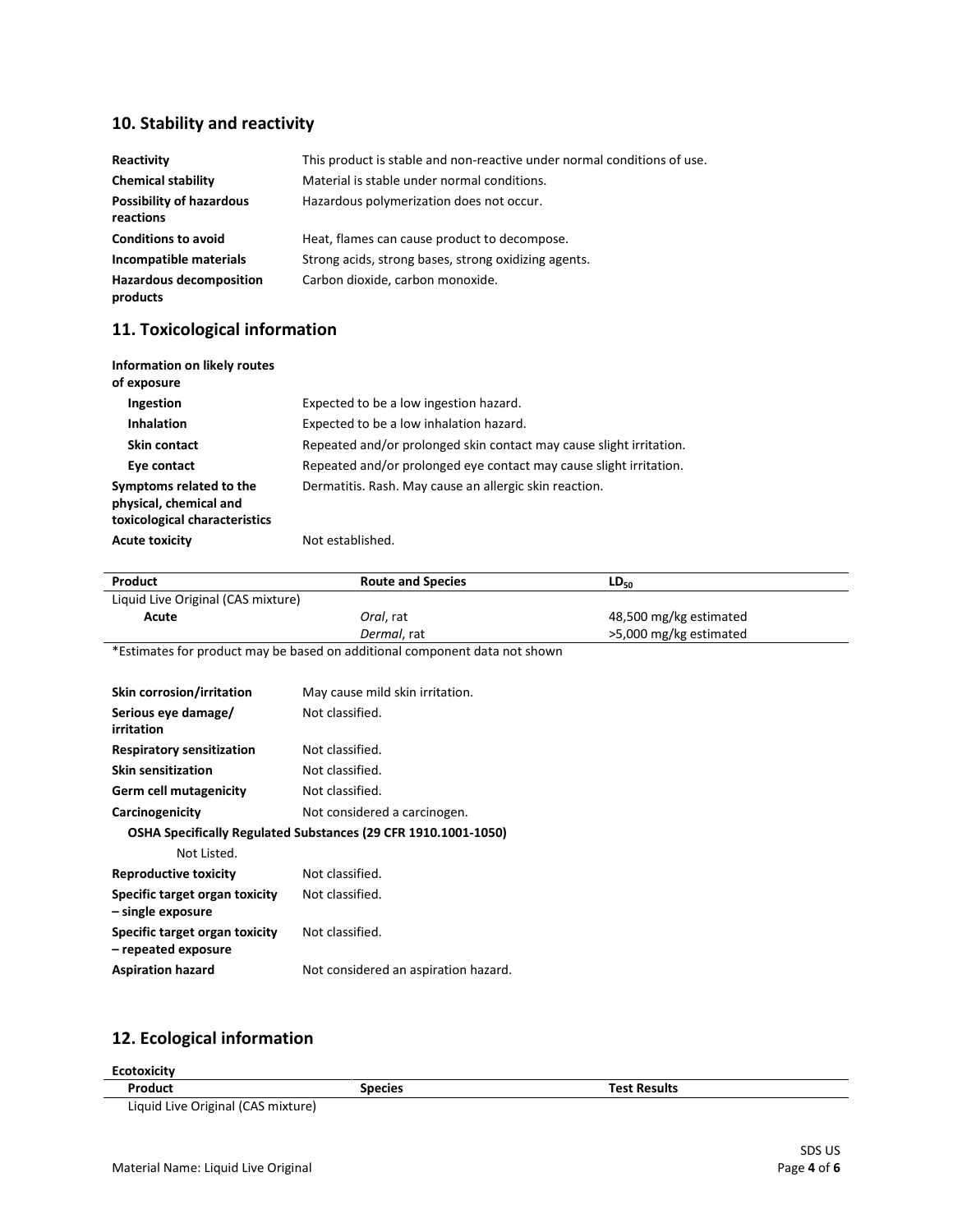| Aquatic   |                                                                            |                                      |
|-----------|----------------------------------------------------------------------------|--------------------------------------|
| Crustacea | Daphnia                                                                    | $EC_{50}(48hr)$ : 980 mg/L estimated |
| Fish      | Oncorhynchus mykiss                                                        | $LC_{50}(96hr)$ : 400 mg/L estimated |
|           | *Estimates for product may be based on additional component data not shown |                                      |
|           |                                                                            |                                      |
|           |                                                                            |                                      |

| Persistence and degradability    | 2-butoxyethanol is considered readily biodegradable. |
|----------------------------------|------------------------------------------------------|
| <b>Bioaccumulative potential</b> | Potential to bioaccumulate is low.                   |
| Mobility in soil                 | Not available.                                       |
| Other adverse effects            | Not available.                                       |

### **13. Disposal considerations**

| <b>Disposal instructions</b>          | Collect and reclaim or dispose in sealed containers at licensed waste disposal site. Dispose of<br>contents/container in accordance with local/regional/national/international regulations. Do<br>not release to the environment. |
|---------------------------------------|-----------------------------------------------------------------------------------------------------------------------------------------------------------------------------------------------------------------------------------|
| Local disposal regulations            | Dispose in accordance with all applicable regulations.                                                                                                                                                                            |
| Waste from residues/unused<br>product | Dispose of in accordance with local regulations. Empty containers or liners may retain some<br>product residues. This material and its container must be disposed of in a safe manner. (see:<br>Disposal instructions).           |
| <b>Contaminated packaging</b>         | Empty containers should be taken to an approved waste handling site for recycling or<br>disposal. Since emptied containers may contain product residue, follow label warnings even<br>after container is emptied.                 |

### **14. Transport information**

#### **DOT**

Not regulated as dangerous goods.

### **15. Regulatory information**

## **US federal regulations** . **SARA 302 Extremely hazardous substance** Not listed. **SARA 304 Emergency release notification** Not listed. **SARA 311/312 Hazard Categories** Immediate Hazard - Yes Delayed Hazard – No Fire Hazard – No Pressure Hazard – No Reactivity Hazard – No **SARA 313 (TRI reporting)** 2-butoxyethanol (Glycol ether category)

## **16. Other information, including date of preparation or last revision**

| <b>Issue date</b>    | 10/13/2014 |
|----------------------|------------|
| <b>Revision date</b> | 10/13/2014 |
| <b>Version#</b>      | 1          |
| $HMIS®$ ratings      | Health: 1  |